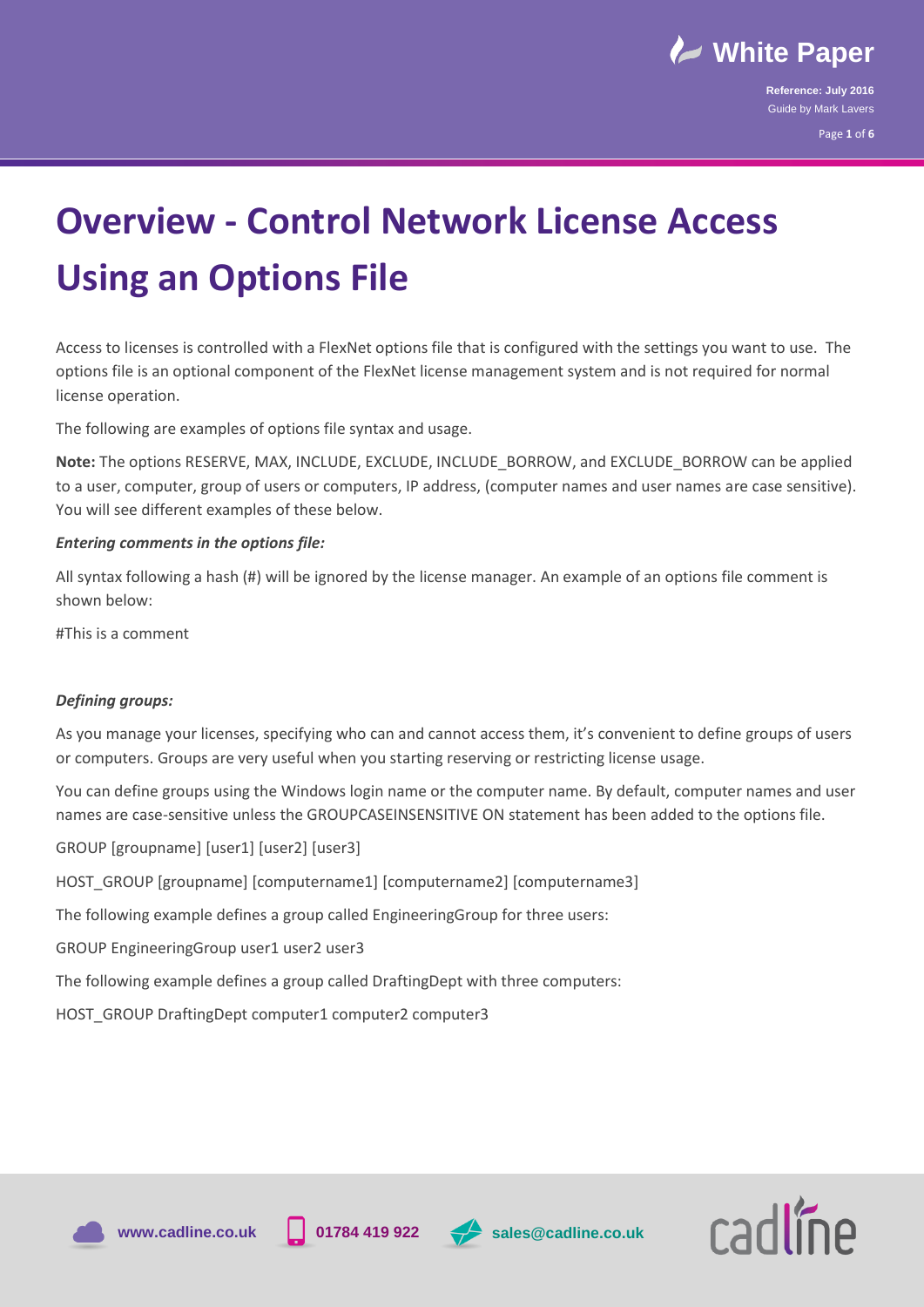

**Reference: July 2016** Guide by Mark Lavers

Page **2** of **6**

 To create a group with a large number of users, define multiple GROUP lines with the same group name, each containing up to the maximum of 4,000 characters. Multiple GROUP lines with the same group name will add all the specified users into a single group.

# *Disabling case sensitivity for user and computer names:*

You can enable/disable case sensitivity for user names and computer names when using the GROUP or HOST\_GROUP commands. Without this statement, the default is that user and computer names are case-sensitive.

The following example disables case sensitivity for user and computer names:

# GROUPCASEINSENSITIVE ON

The following example does not disable case sensitivity for user and computer names:

# GROUPCASEINSENSITIVE OFF

# *Reserving licenses:*

Reserve a specific count of licenses to help ensure there are product licenses available when needed—licenses that are reserved are not available to other users. For example, if you have specific people working on a time-sensitive project and you want to ensure that licenses will always be available for them, you can reserve licenses for those people.

RESERVE [count] [productfeature] [type] [name] The following examples reserve either one or five AutoCAD 2016 licenses for a variety of types: RESERVE 1 86445ACD 2016 OF USER user1 RESERVE 1 86445ACD\_2016\_0F HOST computer1 RESERVE 5 86445ACD 2016 OF GROUP EngineeringGroup RESERVE 5 86445ACD 2016 OF HOST GROUP DraftingDept RESERVE 1 86445ACD\_2016\_0F INTERNET 192.168.0.100 RESERVE 5 86445ACD\_2016\_0F INTERNET 192.168.0.\*

# *Restricting maximum license usage:*

Limit usage of specific licenses. This can help ensure maximum license availability by restricting access to a fixed number of licenses for specified products.







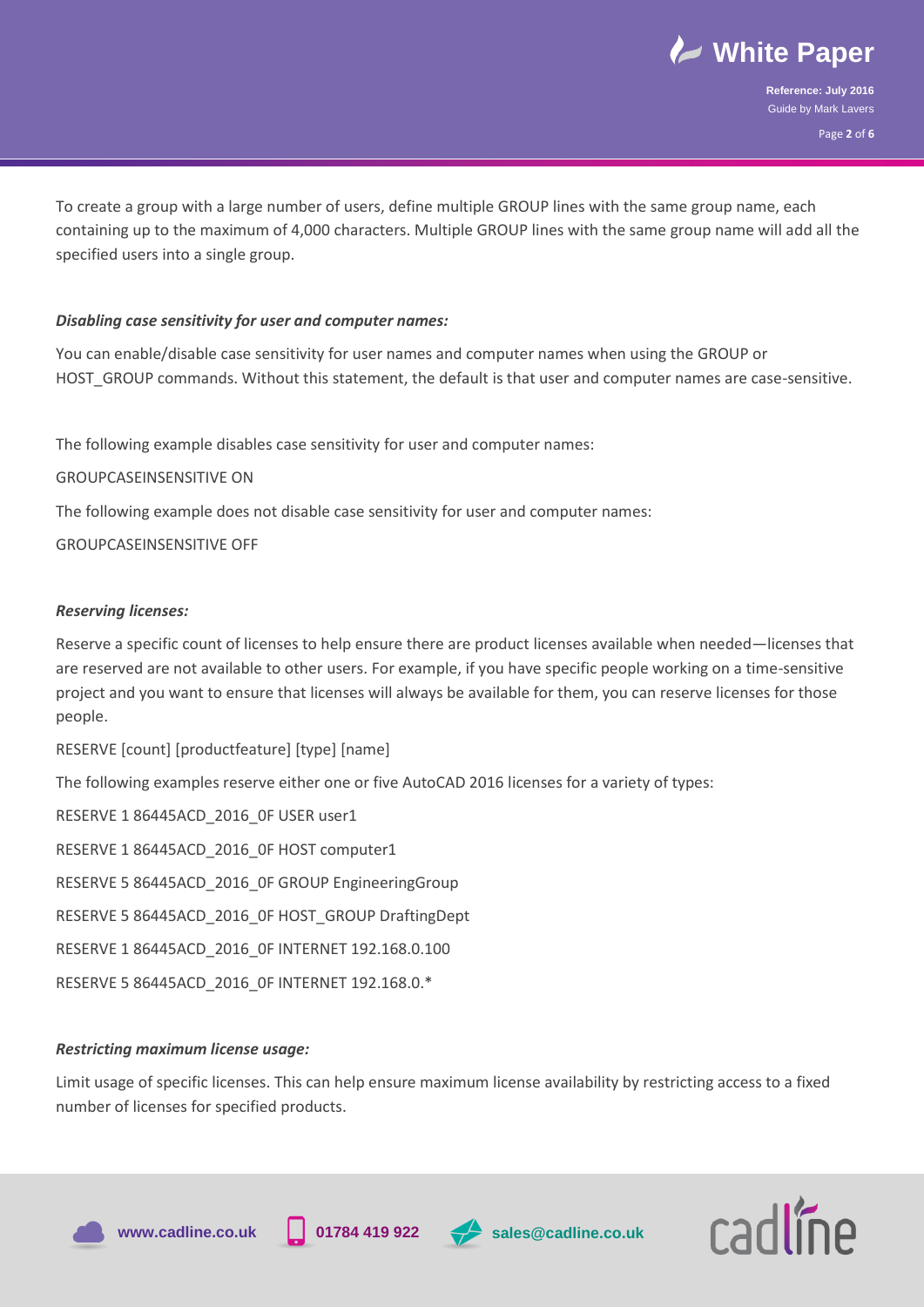

**Reference: July 2016** Guide by Mark Lavers Page **3** of **6**

MAX [count] [productfeature] [type] [name]

The following examples set a limit of either one or five AutoCAD 2016 licenses for a variety of types:

MAX 1 86445ACD 2016 OF USER user1

MAX 1 86445ACD 2016 OF HOST computer1

MAX 5 86445ACD 2016 OF GROUP EngineeringGroup

MAX 5 86445ACD 2016 OF HOST\_GROUP DraftingDept

MAX 1 86445ACD\_2016\_0F INTERNET 192.168.0.100

MAX 5 86445ACD 2016 OF INTERNET 192.168.0.\*

# *Excluding license usage:*

Block access to specific licenses. Any users, hosts or IP addresses not explicitly excluded will continue to have access to these licenses.

EXCLUDE [productfeature] [type] [name]

The following examples block access to AutoCAD 2016 licenses for a variety of types:

EXCLUDE 86445ACD 2016 OF USER user1

EXCLUDE 86445ACD\_2016\_0F HOST computer1

EXCLUDE 86445ACD\_2016\_0F GROUP EngineeringGroup

EXCLUDE 86445ACD\_2016\_0F HOST\_GROUP DraftingDept

EXCLUDE 86445ACD\_2016\_0F INTERNET 192.168.0.100

EXCLUDE 86445ACD\_2016\_0F INTERNET 192.168.0.\*

**Note:** EXCLUDE statements always supersede conflicting INCLUDE statements. Conflicts between an EXCLUDE list and the INCLUDE list are resolved by the EXCLUDE taking precedence.

# *Including license usage:*

Provide access to specific licenses. Any users, hosts or IP addresses not explicitly included will not have access to the specified licenses. If you want to block license usage for only a few users, you should consider using the EXCLUDE syntax.

INCLUDE [productfeature] [type] [name]







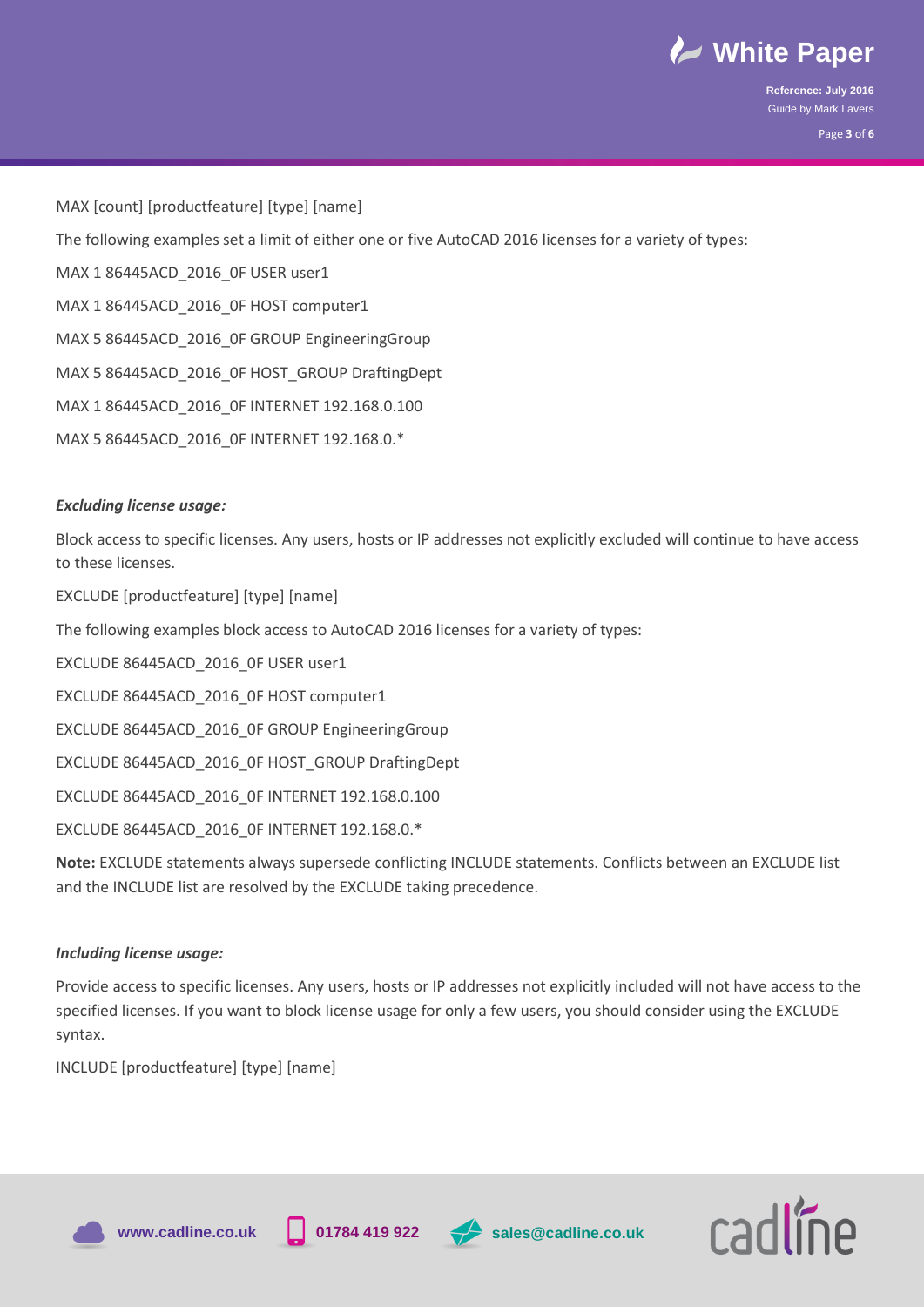

**Reference: July 2016** Guide by Mark Lavers Page **4** of **6**

 The following examples provide access to AutoCAD 2016 licenses for the specified type only: INCLUDE 86445ACD\_2016\_0F USER user1 INCLUDE 86445ACD\_2016\_0F HOST computer1 INCLUDE 86445ACD\_2016\_0F GROUP EngineeringGroup INCLUDE 86445ACD\_2016\_0F HOST\_GROUP DraftingDept INCLUDE 86445ACD\_2016\_0F INTERNET 192.168.0.100 INCLUDE 86445ACD\_2016\_0F INTERNET 192.168.0.\*

**Note:** Since EXCLUDE always takes precedence over a conflicting INCLUDE statement, you can minimize confusion by only using one statement or the other in the same options file.

# *Setting license inactivity timeout:*

You can configure the license manager to automatically reclaim inactive licenses after a specified time. Inactivity is defined as an idle product with no commands issued in the specified time. Users will be given the option to save their current drawing if a license is revoked by the license manager for inactivity. Time is specified in seconds and the lowest acceptable value for these options is 900 seconds (15 minutes).

TIMEOUT [productfeature] [seconds] TIMEOUTALL [seconds] This example sets a 30-minute timeout for all AutoCAD 2016 licenses. TIMEOUT 86445ACD\_2016\_0F 1800 This example sets a timeout of 30 minutes for all products managed by the Network License Manager. TIMEOUTALL 1800

# *Report log creation:*

The report log file is a compressed, encrypted file that provides usage reports on license activity.

REPORTLOG [+]report\_log\_path

Windows example: A report log named report.rl is located in the folder C:\My Documents.

REPORTLOG +"C:\My Documents\report.rl"









cadline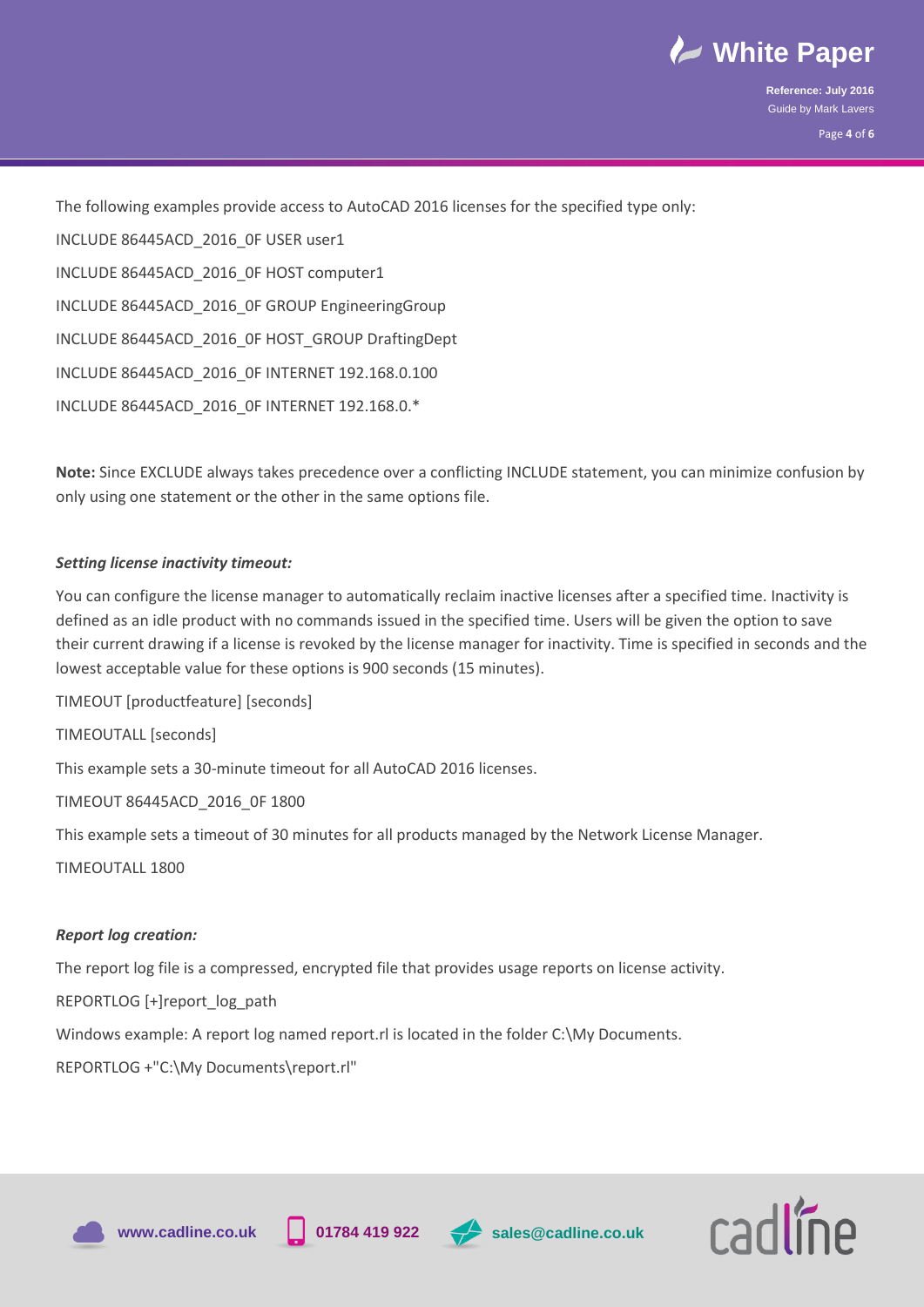

**Reference: July 2016** Guide by Mark Lavers Page **5** of **6**

 **Note:** Path names that contain spaces must be enclosed in quotation marks. The path must already exist as the license manager will not create this location for you.

In the REPORTLOG syntax, "[+]" means that new entries to the log file are appended to previous entries rather than overwriting them each time the Network License Manager is restarted. It is recommended that you use this option to retain a history of log entries.

# *Controlling license borrowing:*

Several options file commands control license borrowing for specified licenses.

# *Maintaining a pool of available licenses:*

BORROW\_LOWWATER specifies how many licenses cannot be borrowed. This helps ensure that a specified number of licenses always remain in the license pool so your pool of available licenses does not get depleted by allowing all licenses to be borrowed.

BORROW\_LOWWATER [productfeature] [count]

The following example blocks license borrowing for five AutoCAD 2016 licenses:

BORROW\_LOWWATER 86445ACD\_2016\_0F 5

#### *Setting the borrow period:*

You can specify the maximum duration of time, in hours, that a specific license can be borrowed. This value cannot be above the maximum borrow period specified by Autodesk in the product license file.

MAX\_BORROW\_HOURS [productfeature] [hours]

The following example limits license borrowing of AutoCAD 2016 licenses to 3 days:

MAX\_BORROW\_HOURS 86445ACD\_2016\_0F 72

**Note:** Without this setting in an options file, the default borrow period for licenses in 6 months. We strongly recommend establishing a more restricted borrow period.

#### *Excluding license borrowing:*

Block the ability to borrow specific licenses. Any users, hosts or IP addresses not explicitly excluded will continue to have the ability to borrow licenses.